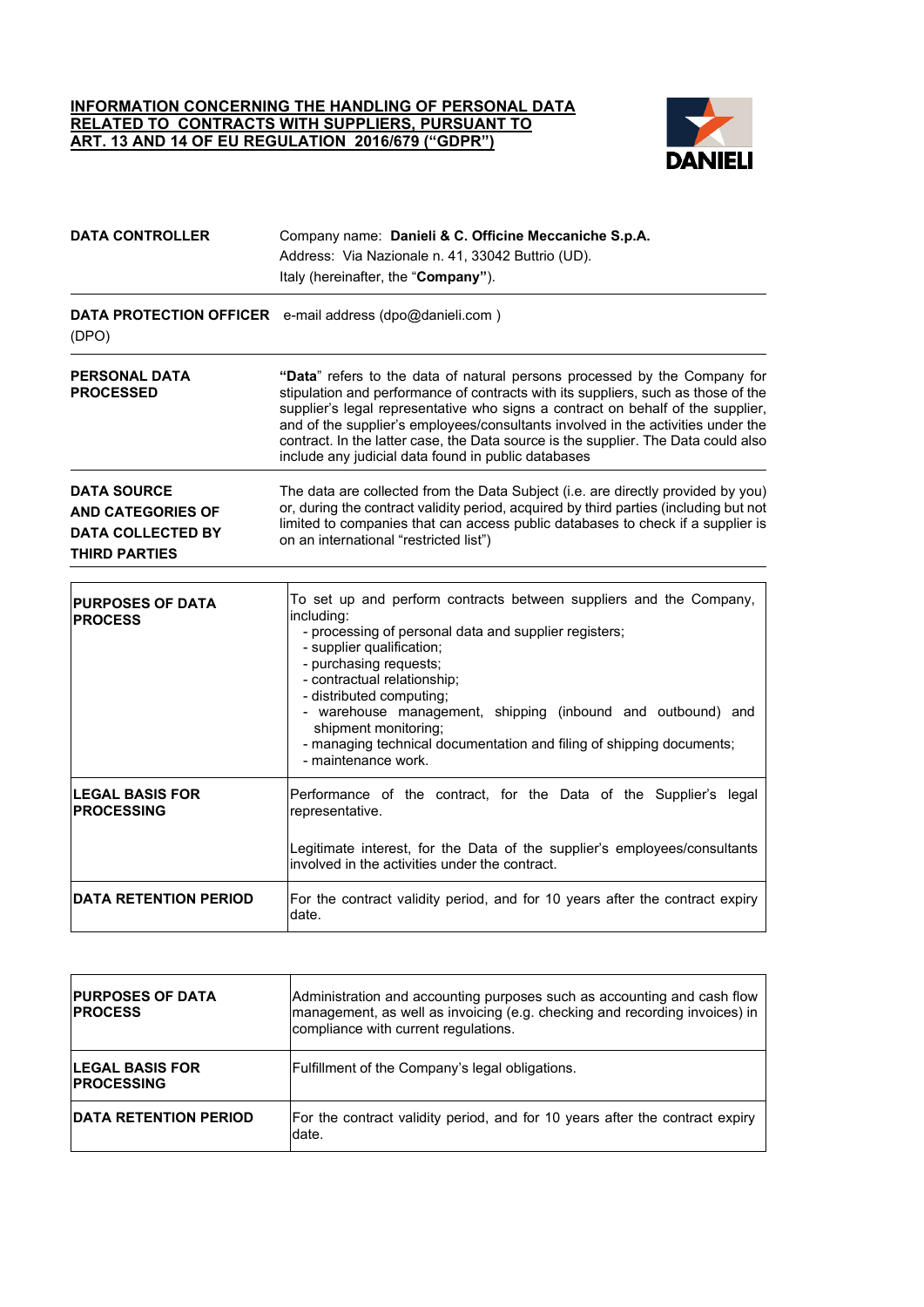| <b>IPURPOSE OF DATA</b><br><b>IPROCESSING</b> | Purposes related to compliance with the rules on health and safety's<br>workplace:                                                                                                         |
|-----------------------------------------------|--------------------------------------------------------------------------------------------------------------------------------------------------------------------------------------------|
|                                               | 1) management of medical documents aimed at protect workers' health and<br>safety, in relation to the work environment and professional risk factors;                                      |
|                                               | 2) collection of job suitability (fitness for the job, fitness for the job with<br>prescriptions, partial fitness, unfitness);                                                             |
|                                               | 3) management of first aid and investigations related to the accident                                                                                                                      |
|                                               | 4) insertion or update of data related to the plant and equipment operators<br>and, if required, verification of the certifications or validity of participation in<br>specific trainings; |
|                                               | 5) verification of the actual existence of a subordinate employment<br>relationship between the person concerned and the contracting company<br>("Testo Unico del Lavoro").                |
| <b>ILEGAL BASIS FOR</b><br><b>IPROCESSING</b> | For common data: is a legal obligation<br>For particular categories of data: art. 9, co. 2, lett. b) <sup>1</sup>                                                                          |
| <b>IDATA RETENTION PERIOD</b>                 | For the contract validity period and, after expiration, for 20 years for<br>purposes at no. 1), 2), 3), 4) e 5).                                                                           |

| <b>PURPOSES OF DATA</b><br><b>PROCESS</b>    | Control physical accesses (including videosurveillance) in order to<br>guarantee people and goods' safety through the verification of the identity of<br>those who access the company spaces (including a photo card of the Data<br>Subject). |
|----------------------------------------------|-----------------------------------------------------------------------------------------------------------------------------------------------------------------------------------------------------------------------------------------------|
| <b>LEGAL BASIS FOR</b><br><b>IPROCESSING</b> | Legitimate interest in accordance with the guidelines issued by EDPB in<br>03/2019, considered to override the interests, rights and freedoms of the<br>Data Subject.                                                                         |
| <b>IDATA RETENTION PERIOD</b>                | Seven (7) days from when the footage is taken.                                                                                                                                                                                                |
|                                              | To monitor entry to company premises by means other than video<br>surveillance: ten years since the Data are collected.                                                                                                                       |

| <b>PURPOSE OF DATA PROCESS</b>              | If necessary, to ascertain, exercise and / or defend judicial rights of the<br>ICompanv.                                            |
|---------------------------------------------|-------------------------------------------------------------------------------------------------------------------------------------|
| <b>LEGAL BASIS FOR</b><br><b>PROCESSING</b> | Legitimate interest, exercise or defend the Controller's rights in a court of<br>law.                                               |
| <b>DATA RETENTION PERIOD</b>                | In case of litigation, for the entire duration of it, until the expiration of the<br>terms of enforceability of the appeal actions. |

| <b>PURPOSES OF PROCESS</b> | Purposes connected to management of internal and external audits. |
|----------------------------|-------------------------------------------------------------------|
|                            |                                                                   |

<span id="page-1-0"></span><sup>1</sup> Referring to art. 9, co.2 lett. b) of GDPR: *"processing is necessary for the purposes of carrying out the obligations and exercising specific rights of the controller or of the data subject in the field of employment and social security and social protection law in so far as it is authorised by Union or Member State law or a collective agreement pursuant to Member State law providing for appropriate safeguards for the fundamental rights and the interests of the data subject;[…]"*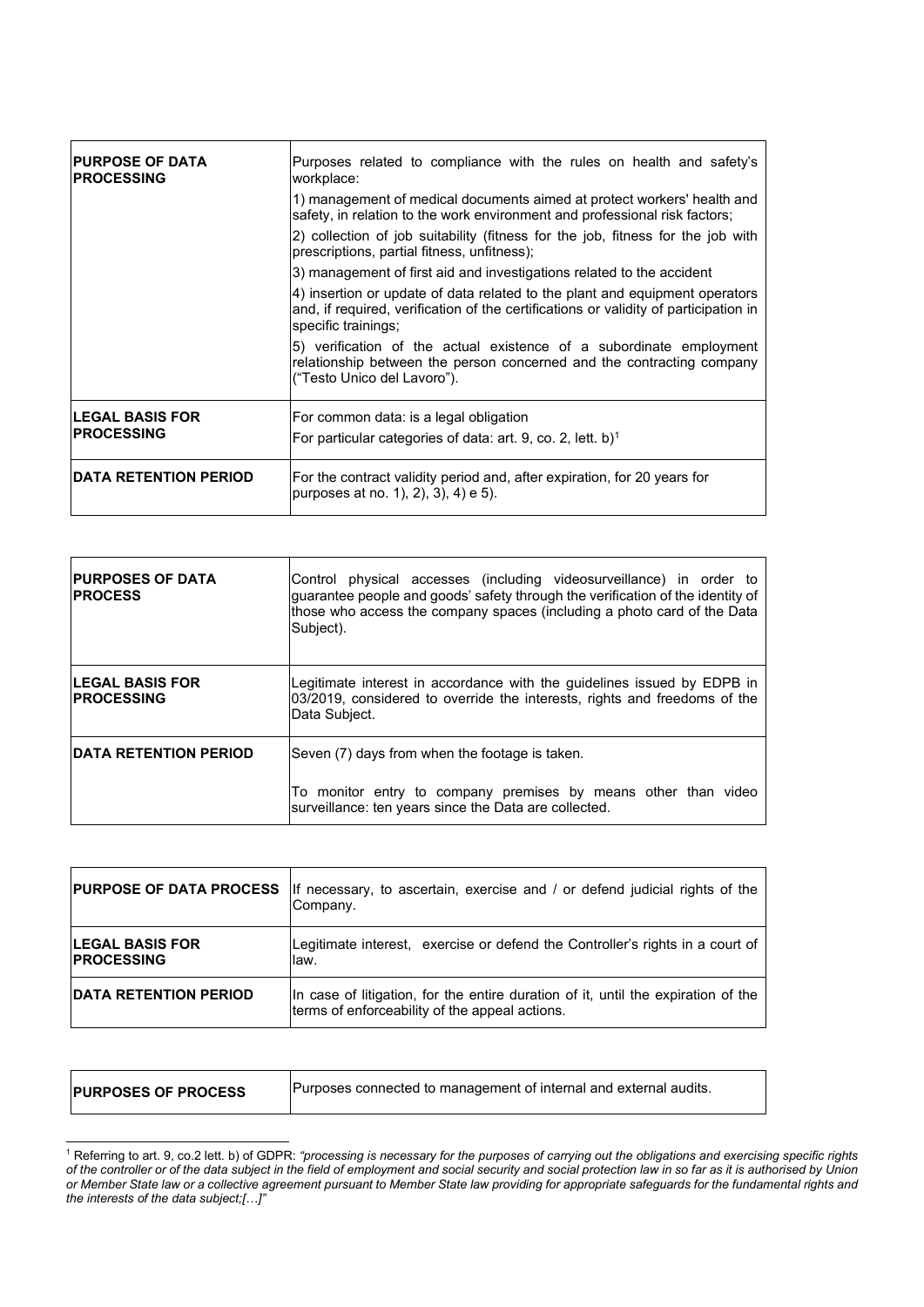| <b>ILEGAL BASIS FOR</b><br><b>IPROCESSING</b> | Legitimate interest (art. 6 lett. B e C GDPR)                                                        |
|-----------------------------------------------|------------------------------------------------------------------------------------------------------|
| <b>DATA RETENTION PERIOD</b>                  | Until the end of the contractual relationship and, after termination, for the<br>period of 10 years. |

| <b>PURPOSES OF PROCESS</b>                   | To determine, through specialized companies, if the supplier is on an<br>international "restricted list", by consulting information found on public<br>Idatabases |
|----------------------------------------------|-------------------------------------------------------------------------------------------------------------------------------------------------------------------|
| <b>LEGAL BASIS FOR</b><br><b>IPROCESSING</b> | Legitimate interest (art. 6 lett. B GDPR)                                                                                                                         |
| <b>IDATA RETENTION PERIOD</b>                | For common data: 5 years after receiving the information dossier.<br>For data concerning criminal offences: 5 years after receiving the<br>information dossier.   |

| <b>PURPOSE OF PROCESS</b>                    | To monitor access to company information systems and outline how<br>company information systems are used (for example, management of logs,<br>management of system administrator logs, content filtering management,<br>prevention of cyberattacks, centralized collection and<br>analysis of logs) in order to ensure the security of people and assets and<br>protect the Controller's industrial and intellectual property. |
|----------------------------------------------|--------------------------------------------------------------------------------------------------------------------------------------------------------------------------------------------------------------------------------------------------------------------------------------------------------------------------------------------------------------------------------------------------------------------------------|
| <b>LEGAL BASIS FOR</b><br><b>IPROCESSING</b> | Legitimate interest in protecting intellectual and industrial property.                                                                                                                                                                                                                                                                                                                                                        |
| <b>IDATA RETENTION PERIOD</b>                | Twelve months from when the event was observed.                                                                                                                                                                                                                                                                                                                                                                                |

| <b>PURPOSE OF PROCESS</b>                    | To ascertain the requirement of moral standing of customers' top executives.                                        |
|----------------------------------------------|---------------------------------------------------------------------------------------------------------------------|
| <b>LEGAL BASIS FOR</b><br><b>IPROCESSING</b> | Legitimate interest (art. 6 lett. B GDPR).                                                                          |
| <b>IDATA RETENTION PERIOD</b>                | For common data: 5 years after receiving the information dossier.                                                   |
|                                              | For data concerning criminal convictions and criminal offences: 5 years after<br>receiving the information dossier. |

| <b>PURPOSE OF PROCESS</b> | Purpose related to the preliminary investigation regarding<br>Whistleblowing report, in compliance with the provisions of the<br>Whistleblowing Guideline and Directive (EU) 2019/1937. | the |
|---------------------------|-----------------------------------------------------------------------------------------------------------------------------------------------------------------------------------------|-----|
|                           |                                                                                                                                                                                         |     |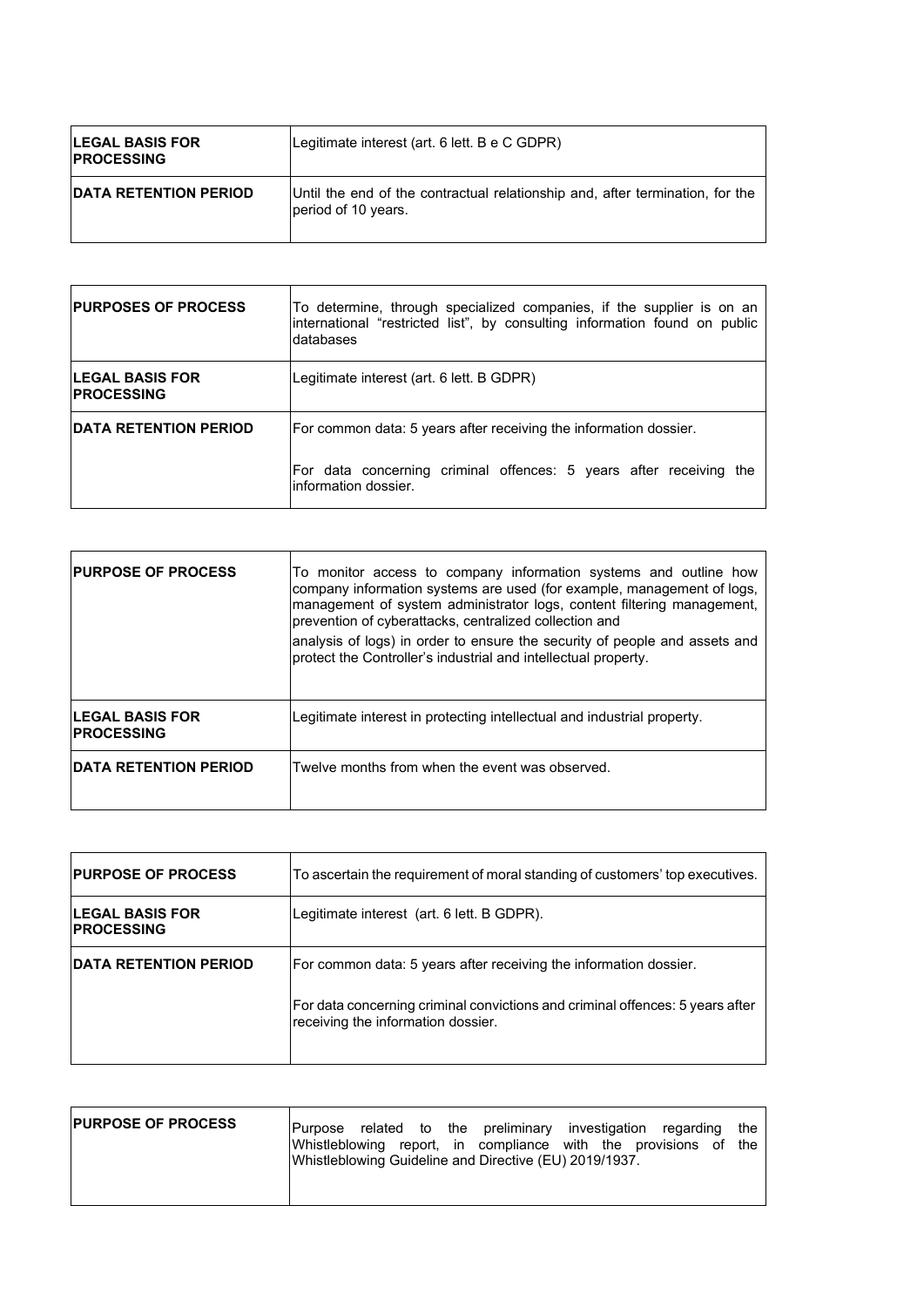| <b>ILEGAL BASIS FOR</b><br><b>IPROCESSING</b> | Art. 6, paragraph 1, letter c) of the GDPR (fulfilment of a legal obligation to<br>which the Data Controller is subject). Personal data processing is based on<br>principles of fairness, lawfulness, transparency and protection of the<br>involved person's confidentiality and rights, as well as further principles<br>provided for in Art. 5 of GDPR. |
|-----------------------------------------------|------------------------------------------------------------------------------------------------------------------------------------------------------------------------------------------------------------------------------------------------------------------------------------------------------------------------------------------------------------|
| <b>DATA RETENTION PERIOD</b>                  | The Data Controller retains data for a period of nine months or for the time<br>required to assess the legitimacy of the report, except in cases where<br>disciplinary measures are adopted and/or any ligations are initiated following<br>the Report.                                                                                                    |

At the end of the retention period mentioned above, the Data will be destroyed, cancelled or made anonymous, in accordance with technical cancelling or back-up procedures.

| <b>DATA TRANSFER</b>                                                                                   | Data transfer is mandatory in order to enter into and/or perform a contract.<br>The refusal to provide Data, therefore, prevents you from entering into a<br>contractual relationship and/or from fulfilling the corresponding obligations                                                                                                                                                                                                                                                          |
|--------------------------------------------------------------------------------------------------------|-----------------------------------------------------------------------------------------------------------------------------------------------------------------------------------------------------------------------------------------------------------------------------------------------------------------------------------------------------------------------------------------------------------------------------------------------------------------------------------------------------|
| <b>DATA RECIPIENTS</b>                                                                                 | The Data can be transferred to external subjects acting as data controllers,<br>including but not limited to banks and credit institutes, self-employed<br>professionals (legal and accounting firms), supervisory and monitoring<br>authorities and bodies, and subjects in general, whether public or private,<br>who are entitled to request the Data.                                                                                                                                           |
|                                                                                                        | The Data can be processed, on behalf of the controller, by external subjects<br>appointed as data processors, who perform specific activities on behalf of<br>the controller, including but not limited to accounting, tax and insurance<br>operations, delivery of correspondence, managing receipts and payments,<br>etc                                                                                                                                                                          |
| <b>SUBJECT AUTHORIZED TO</b><br><b>PROCESS</b>                                                         | The Data can be handled by employees of the Company departments<br>tasked with pursuing the above-mentioned aims, and who have been<br>explicitly authorized to handle the data and have received the necessary<br>operating instructions.                                                                                                                                                                                                                                                          |
| <b>TRANSFER OF PERSONAL</b><br><b>DATA TO COUNTRIES</b><br><b>OUTSIDE THE EUROPEAN</b><br><b>UNION</b> | The Data can be transferred abroad to countries outside the European<br>Union in which the Company has set up subsidiaries, particularly:                                                                                                                                                                                                                                                                                                                                                           |
|                                                                                                        | a) Countries outside the European Union "whose level of data protection<br>has been deemed suitable by the European Commission, pursuant to art.<br>45 of the GDPR.                                                                                                                                                                                                                                                                                                                                 |
|                                                                                                        | b) Countries outside the European Union other than those mentioned in the<br>previous item "who have signed the Standard Contractual Clauses adopted<br>/ approved by the European Commission in accordance with art. 46, lett. c)<br>and d)"; a copy of the above-mentioned guarantees can be obtained by<br>sending a specific request to the Controller according to the instructions in<br>the paragraph "Rights of the Data Subject - Submitting a complaint to the<br>Supervisory Authority"; |
|                                                                                                        | c) Non-EU countries, in accordance with art. 49, lett. b) of the GDPR, for<br>the performance of a contract stipulated between the Data Subject and the<br>Data Controller, or the implementation of pre-contractual measures<br>adopted on the request of the Data Subject.                                                                                                                                                                                                                        |
|                                                                                                        |                                                                                                                                                                                                                                                                                                                                                                                                                                                                                                     |

**RIGHTS OF THE DATA SUBJECT – COMPLAINTS TO** 

By contacting the group DPO at (dpo@danieli.com), data subjects may ask the Company (data controller) for permission to access or cancel their data,